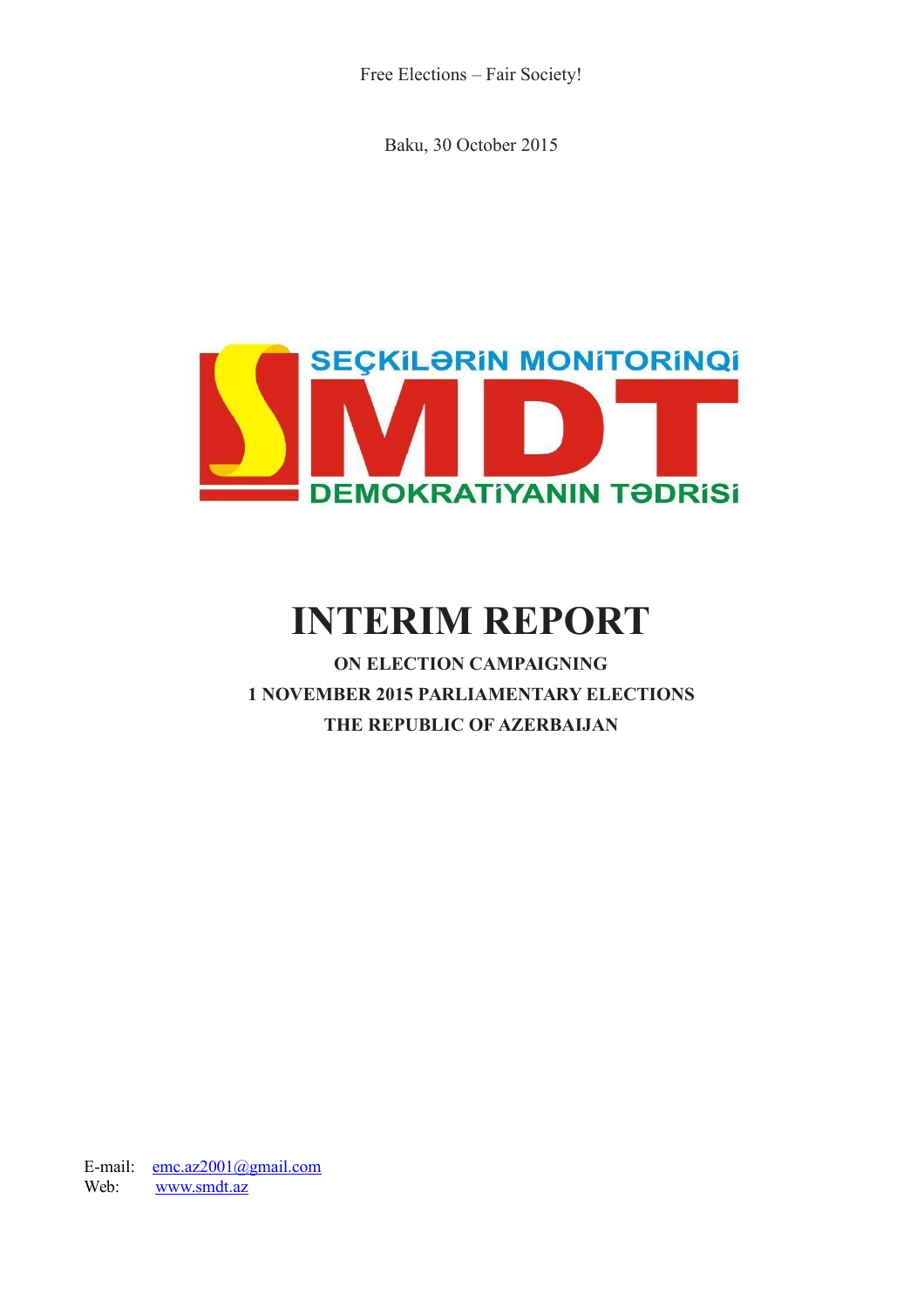# **I. EXECUTIVE SUMMARY**

Election Monitoring and Democracy Studies Centre (EMDS) is a non-partisan and independent nongovernmental organization which works for holding free and fair elections and development of civil society and democratic traditions in Azerbaijan. EMDS believes that holding free and fair elections can create necessary conditions for citizens to express their will. It could also be a significant contribution to development of democratic traditions, citizens' welfare and protection of human rights in the light of current political crisis.

EMDS notes with regret that the election campaigning stage of 1 November 2015 Parliamentary Elections was marred with restrictions of activities of civil society, repression of freedom of speech, limitation of agitation and campaigning, withdrawal of main opposition forces from the race and uncompetitive environment, which raises serious questions about freedom and fairness of elections. Election campaign was characterized with very low key

Unlike the previous elections, candidates were not allocated free air time on the Public TV, while very high prices for paid air time effectively denied access to number of candidates violating the principle of equality among candidates.

EMDS notes with regret that several domestic election observation organizations announced that they will not carry out observation of the Election Day due to pre-electoral conditions which do not allow for holding free and fair elections. It is the first time in the last 10 years that, no independent civil society group will organize a large-scale monitoring of the Election Day. Several pro-governmental NGOs announced about their plans to conduct exit-polls and observation.

Cancellation of the election mission of Office for Democratic Institutions and Human Rights of the Organization for Security and Cooperation in Europe (OSCE/ODIHR), along with other respectful international institutions and Embassies of the European Union states raises further doubts about the fairness and freedom of the electoral process.

EMDS believes that boycott of elections by main opposition forces should be regarded as an important political event which casts further doubts on the results of elections.

EMDS urge Azerbaijani authorities to conduct proper investigation of violations occurred during the election period and to put forth necessary efforts to prevent interference in voting, counting of votes, and tabulation processes by local executive authorities and other bodies on the Election Day. Election commissions should ensure proper conditions to avoid pressures against election participants, while guaranteeing necessary conditions for observers to conduct observation on the Election Day

EMDS carried out the long-term observation of the 1 November 2015 Parliamentary Elections with support of 45 long-term observers (LTOs) in 80 election constituencies. The organization published the First Interim Report on nomination and registration of candidates on  $12<sup>th</sup>$  of October.

# **II. LEGAL-POLITICAL SITUATION PRIOR TO THE ELECTION**

# **A. Legislative framework**

Election agitation campaign of the 1 November 2015 Parliamentary Elections coincided with the rulings of the European Court of Human Rights (ECHR) on election related cases.

On 9 October, ECHR adopted a ruling on case of candidates in 2010 Parliamentary Elections Fuad Gahramanli, Namizad Safarov and Zalimkhan Mammadli against Azerbaijani government recognizing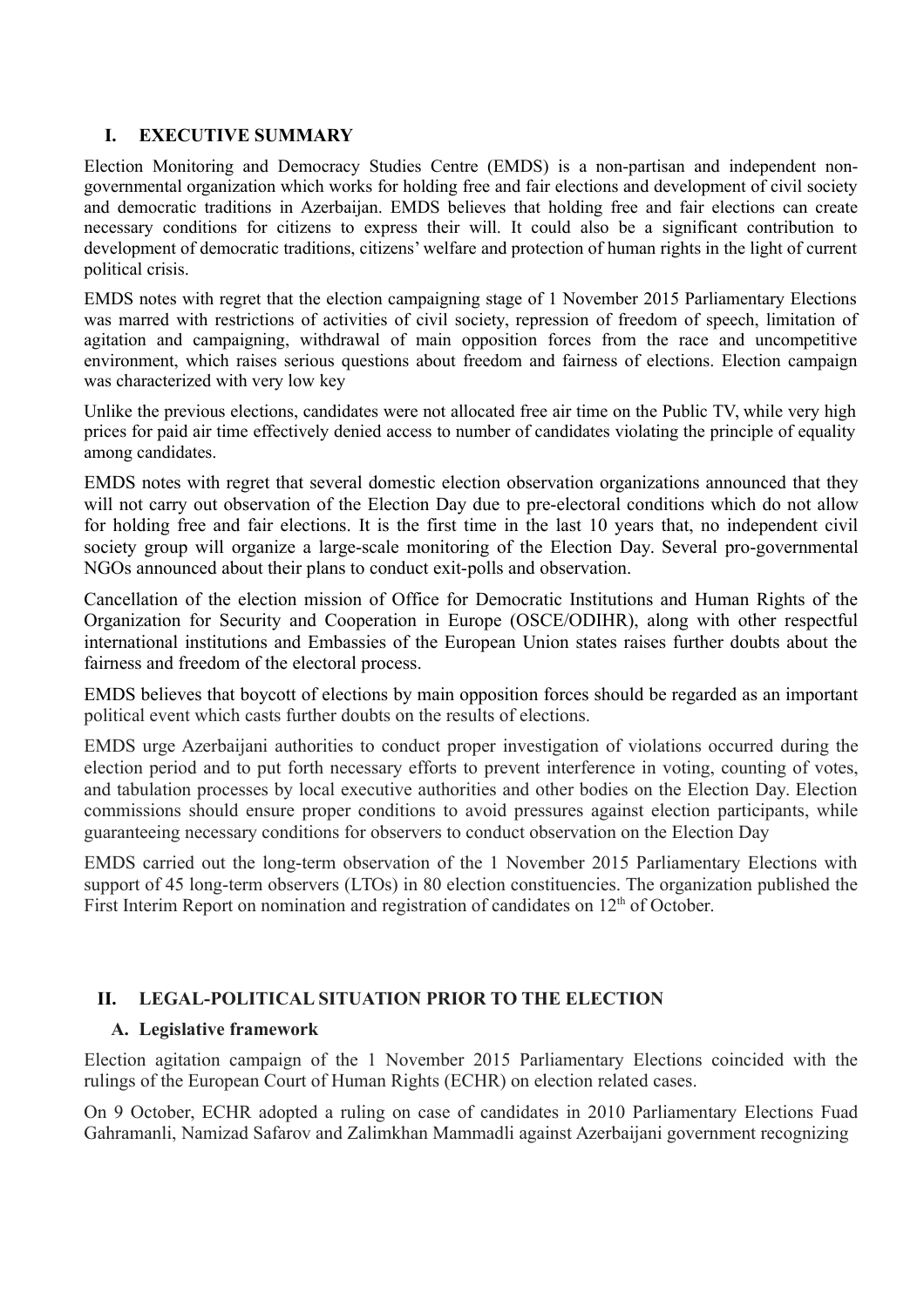the violation of their election right. Azerbaijani government is to pay 10,000 EUR compensation for non-material damages to each applicant according to the ruling.<sup>1</sup>

The Court also granted the complaint of another candidate during the 2010 elections and director of the Azerbaijan Lawyers Association Annaghi Hajibayli on violation of his election right. He was entitled to 10,000 EUR compensation for non-material damages and 2,600 EUR for legal expenses.<sup>2</sup>

# **B. Political environment**

Political crisis remained unsolved during the election campaigning period of the 1 November 2015 elections.

Several domestic election observation organizations announced that they will not carry out observation of the Election Day due to pre-electoral conditions which does not allow for holding free and fair elections. It is a first time in the last 10 years that, no independent civil society group will organize a large scale monitoring of the Election Day.

One of the main opposition parties Musavat demanded to suspend elections and pulled out of the race on 28 October, just three days before the Election Day. The statement released by the party noted there was no democratic conditions necessary for free and fair elections, while election commissions are controlled by the government. Decision not to allocate free air time to candidates eliminated any chances of equal opportunities for candidates. More than 100 political prisoners and ongoing repressions during the election period, along with election irregularities and violation of freedom of expression further deteriorate the situation. The party demanded to suspend elections for four months while these issues are addresses and to have new elections in four month.

# **C. Freedom of Expression**

There was no any positive change on the situation of the freedom of speech and media during the election campaigning period of the 1 November 2015 parliamentary elections. On the contrary, the pressure against critical voices has further increased.

On 21 October, website of the Meydan TV, Berlin-based independent news portal, subjected to largescale hacker attack which disrupted the work of the media outlet. Just two weeks before the Election Day, the tax ministry launched unplanned investigation in two journalists cooperating with the Meydan TV Aynur Elgunash and Aytan Farhadova.

On 13 October, editor of Meydan TV and writer Gunel Movlud's brothers Raji Imanov and Vakil Imanov were detained by police and sentenced to 3 months of pre-trial detention on drug possession charges. Movlud's parents gave a statement to the media renouncing her as a daughter after pressure and in order to ensure security of their sons.

On 27 October, another journalist, who cooperated with Meydan TV in the past, was banned from leaving the country. She told local media that she was prevented from leaving country by the custom services on her way to Iran.

On 28 October, editor-in-chief of the "Yukselish Namine" newspaper Elchin Hasanov was summoned to the Organized Crimes Unit of the Ministry of Interior Affairs. Hasanov was stopped at the Gazakh border crossing and prevented from leaving the country by custom officials on his way to attend the session of the Parliamentary Assembly of the Council of Europe. He was informed by the Ministry of

<sup>1</sup><http://gozetci.az/article/index/4664>

<sup>2</sup><http://www.azadliq.info/97230.html>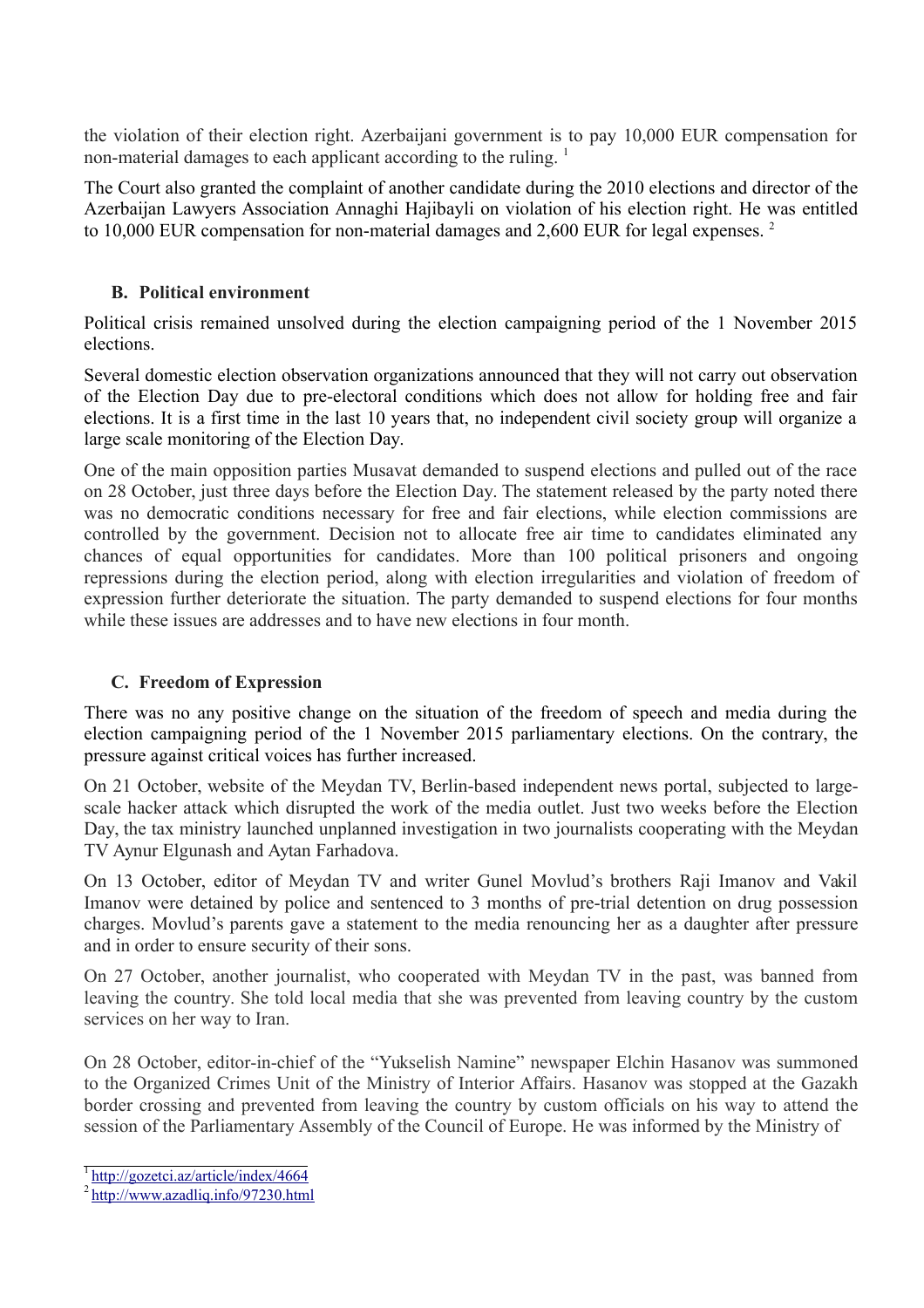Interior that a criminal investigation on charges of hooliganism was launched against him. Therefore, he is banned from leaving the country.

Several international media journalists were denied an accreditation by the Ministry of Foreign Affairs $1$ 

# **D. Human rights and civil society**

Election campaigning period did not see any improvement of human rights with regards to human rights and civil society. On the contrary, government continued with pressure against international organizations and their representatives in the country.

President of the Parliamentary Assembly of the Council of Europe Anne Brasser sent an open letter to President Ilham Aliyev noting her deep concern regarding the deterioration of situation of democracy, human rights and rule of law in Azerbaijan. She urged Aliyev to intervene with harassment of political prisoners and activists, and to implement the decision of the European Court of Human Rights regarding Ilgar Mammadov.

On 7 October, two employees of the Amnesty International were stopped at the Baku airport and were deported from the country. Amnesty International released a statement about the incident calling it "a serious violation" of freedom of assembly.

During the election campaigning period, imprisoned chairperson of the ReAL movement, one of the main election participants, were brutally beaten by prison administration.<sup>2</sup> Mammadov lost a tooth and attained serious injuries.

On 27 October, chairperson of the Democracy and Human Rights Committee of the OSCE Parliamentary Assembly Isabel Santos issued a statement urging the Azerbaijani government to release imprisoned civil society activists Anar Mammadli, Intigam Aliyev, Rasul Jafarov, Leyla Yunus, journalist Khadija Ismayil and opposition leader Ilgar Mammadov, and calling the authorities to work with international community and to commit to open and genuine dialogue.

On 13 October, satirical poet Tofig Hasanli was detained by police for his critical writings on social media<sup>3</sup>

# **III. RESULTS OF NOMINATION AND REGISTRATION OF CANDIDATES**

# **A. Official information**

Despite registration of 1246 candidates for the parliamentary elections, just few days after the registration of candidates finalized, almost 40% of candidates withdrew from the race. 477 mainly selfnominated candidates pulled out of the race without providing any explanations. As of 21 October, 769 candidates will compete for 125 seats in the parliament on the 1 November. On 28 October, Musavat party announced that it would not participate in elections, which reduces the number of candidates 25 more persons.

<sup>&</sup>lt;sup>1</sup><http://musavat.org.az/index.php/192-m-savat-se-kil-rin-dayand-r-lmas-n-t-l-b-etdi>

<sup>&</sup>lt;sup>2</sup><http://contact.az/docs/2015/Politics/101900133501az.htm#.Viu5YX7hBdh>

<sup>&</sup>lt;sup>3</sup>https:/[/www.meydan.tv/az/site/politics/8787/V%C9%99fa-M%C9%99mm%C9%99dova-%C4%B0lqar-](http://www.meydan.tv/az/site/politics/8787/V%C9%99fa-M%C9%99mm%C9%99dova-%C4%B0lqar-)

M%C9%99mm%C9%99dovun-di%C5%9Fi-s%C4%B1nd%C4%B1r%C4%B1l%C4%B1b.htm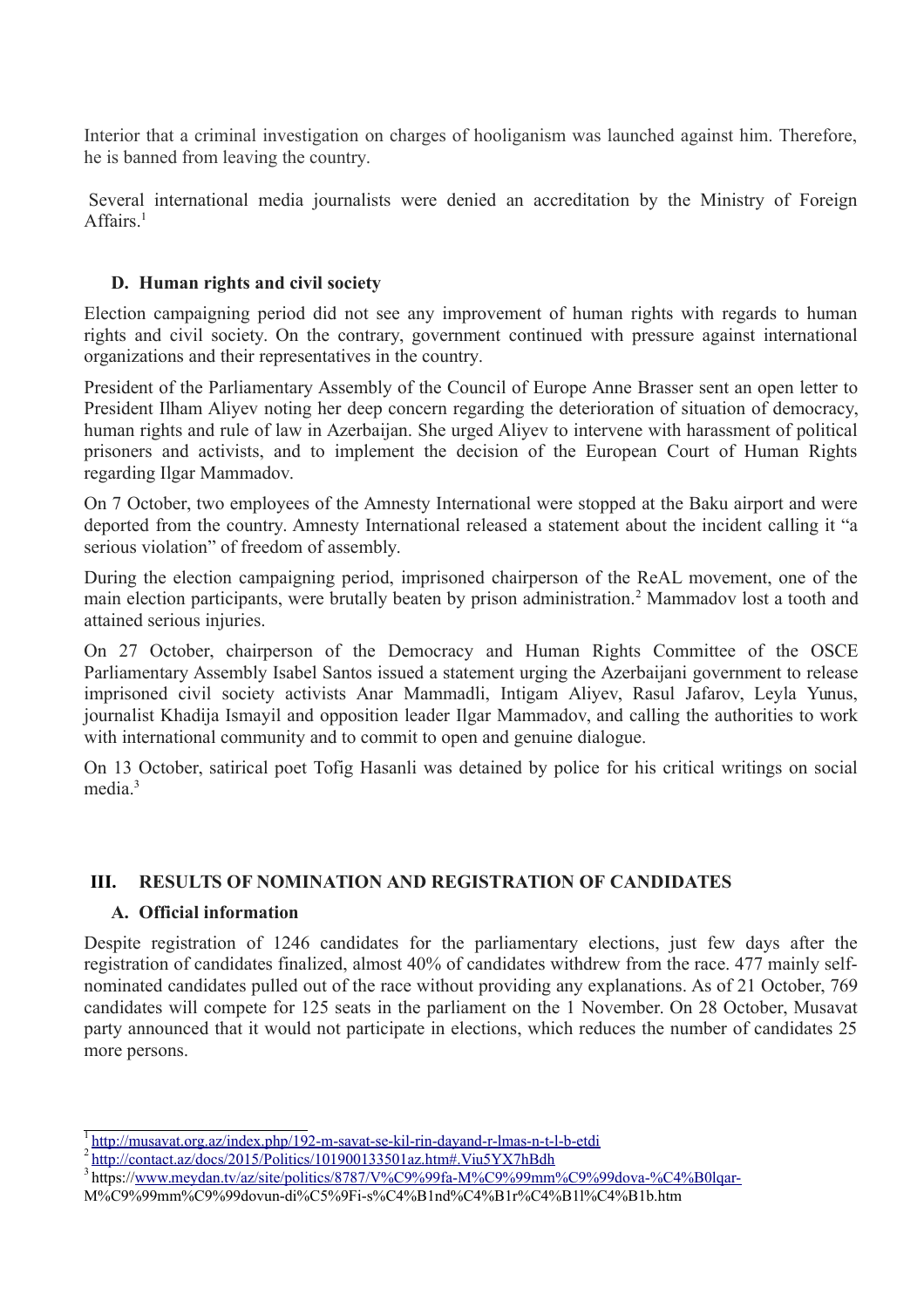# **B. Complaints on registration process**

The Election Code provides election participants – political parties, blocs, candidates and their representatives to appeal the decision or action of the election commission to the higher level commission within three days. The actions of the precinct election commissions can be appealed to the relevant constituency election commission, while complaint about the actions or lack of actions of the latter can be filed to the CEC. Election participants have a right to apply to the Baku Court of Appeal if they are not satisfied with the decision of the CEC.

The CEC received number of complaints from the actions of the ConECs, mainly regarding illegal refusal of the registration of candidacy. Monitoring findings conclude that candidates' complaints were not objectively and fairly investigated by higher election commissions. Although, the CEC granted claims of some opposition candidates, it declined most of the complaints filed by candidates not supported by the government, who were denied registration by ConECs. Moreover, the CEC failed to ensure transparency of the work of its expert groups in accordance with the requirements of the law.

The CEC refused to grant claims of following opposition and independent candidates:

- Karim Agarzayev self-nominated from the  $60<sup>th</sup>$  Salyan-Neftchala ConEC.
- Nemat Karimli self-nominated candidate from the  $9<sup>th</sup> B$ inagadi Second ConEC.
- Ahad Mammadli candidate from 34<sup>th</sup> Khatai Second ConEC.
- Rauf Aghayev candidate of Musavat party from the  $12<sup>th</sup>$  Garadagh-Binagadi-Yasamal ConEC.
- Nadir Gafarli candidate of Musavat from the  $54<sup>th</sup>$  Shabran-Siyazan ConEC.
- Amil Seyidov candidate of Free Republican party from the  $79<sup>th</sup>$  Imishli ConEC.
- Fuad Aliyev candidate of the Azadlig-2015 bloc from the  $27<sup>th</sup>$  Sabunchu Second ConEC.
- Iman Imanov candidate of the Azadlig-2015 bloc from the  $83<sup>rd</sup>$  Aghjabadi-Fuzuli ConEC.
- Nizami Alakbarov candidate of the Azadlig-2015 bloc from the  $35<sup>th</sup>$  Khatai Third ConEC.
- Shohrat Mammadzada candidate of the Azadlig-2015 bloc from the  $107<sup>th</sup>$  Gazakh ConEC.
- Shafi Shafiyev candidate of Citizen Solidarity party from  $51<sup>st</sup>$  gusar ConEC.
- Khaladdin Jahangirov candidate from the  $42<sup>nd</sup>$  Sumgayit Second ConEC.
- Fikrat Faramazoghlu candidate from the  $72<sup>nd</sup>$  Yardimli-Masalli ConEC.
- Kamran Asadov candidate from the  $61<sup>st</sup>$  Neftchala ConEC.

# **IV. PRE-ELECTION AGITATION CAMPAIGNING**

# **A. Legal Basis**

According to the Election Code, election campaigning period starts 23 days before the Election Day and finishes 24 hours before the opening of polling stations. According to Article 74.2 of the Election Code, election campaigning can be conducted through the following means:

- Mass media
- Public events/meetings
- Distribution of print, audio, video and other campaign materials
- Any other means not prohibited by law

However, EMDS' observations show that shortening of the election period by law created time restriction on utilizing the above-mentioned legal means and methods for election campaigning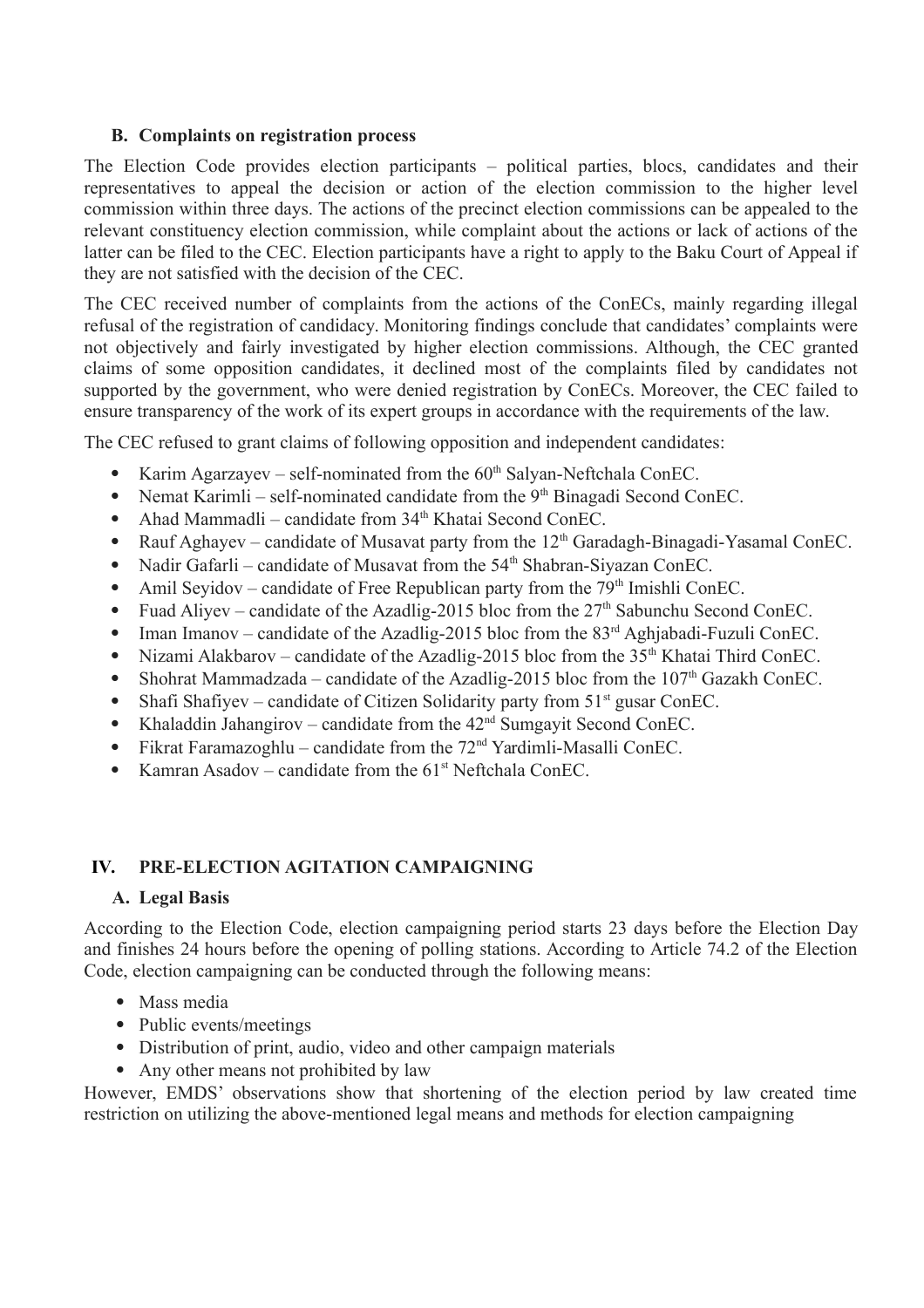# **B. Campaigning through Media**

Article 80.1 of the Election Code stipulates that, political parties and blocs of parties which have registered candidates in more than 60 election constituencies have the right to get free airtime for election campaigning on the Public TV and Public Radio. According to the results of the process of registration of candidates for the 1 November Parliamentary Elections, only ruling YAP obtained this right. However, when the election campaigning period started, YAP declined from using the fee airtime allotted to them.

Unlike the 2010 Parliamentary Elections, the CEC did not allocate free airtime to candidates on the Public TV. Chairperson of the CEC Mazahir Panahov told media that due to "economic reasons and issues", Public TV could not provide free air time to candidates for this election.

Prices of paid air time and advertisement space for election campaigning offered by media outlets were not accessible for all candidates. A price of free air time on TV was based on the maximum price of commercial advertisement.

For example, a candidate would have to pay around 17,700 AZN (almost 17,000 USD) for 5 minutes of paid air time on Public TV during the prime time, which is equal to 3 years of average salary. 5 minutes of non-prime time would cost 6,000 AZN (5,700 USD). Public Radio defined the price of every minute of election related add from 7 to 25 manats depending on time of the day. Prices for advertisement on newspapers ranged between 2 and 10 manats per square centimetre with official gazette offering cm2 for 2-4 manats and Yeni Musavat for 2 manats. News agencies defined price of ads depending on size and place on the website from 500 to 2000 manats.

Overall, 3 TV (Public TV, internet TVs Vision.az and Ses), 19 newspapers and 23 agencies (mainly websites) offered paid space for election campaigning.

Failure to allocate free airtime and extremely high prices for paid airtime effectively restricted candidates' opportunities to access the TV, which is the main source of information for the most part of the country. This resulted in very low profile election campaign across the country.

Baku-based Institute for Democratic Initiates (IDI) carried out monitoring of the media outlets during the election period covering TVs and online media. The monitoring results pointed out that TV channels did not provide any coverage for opposition parties and media outlets receiving funding from the state fails to ensure political pluralism and space for alternative opinion.

Baku-based Institute for Democratic Initiates (IDI) carried out monitoring of the media which covered the period from 1 September to 30 September and included prime time (19:00-23:00) 4 main TV channels including the Public TV. The monitoring findings pointed out that only 8% or 38 hours out of 480 hours of prime time were allocated for the election related information. 92% of this time included positive coverage of the ruling party, while the opposition received only 6 minutes (0.26%) of negative coverage. Opposition forces did not receive any positive coverage on monitored TV channels.

The IDI also monitored pro-government, opposition and independent online news outlets – AzerTag state news agency, Azerbaijan newspaper, opposition Azadlig and Musavat newspapers, [lent.az](http://lent.az/) and [contact.az.](http://contact.az/) Monitoring of online media outlets revealed that more than half (53%) of content covered the ruling party in a positive light, while 22% was against it. Non-partisan content amounted to only 6% of monitored articles. 100% of content published on the state news agency AzerTag described the ruling party in a very positive light. Yeni Musavat newspaper, which is regarded as opposition media outlet, included 34% of pro-ruling party articles, and 7% against the ruling party, while covering the opposition negatively in 17% of its articles.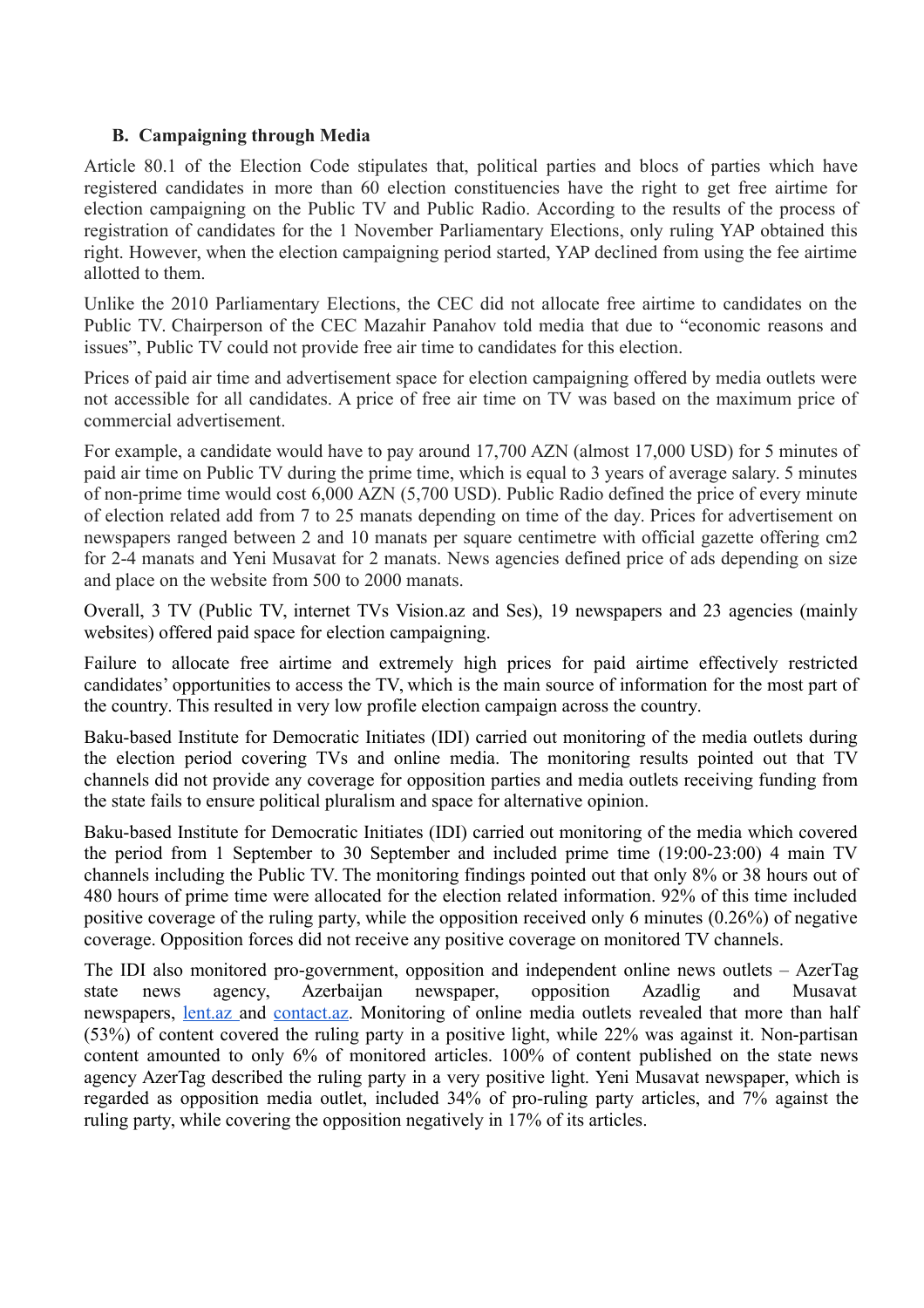# **C. Conduct of election campaigning through public events**

Article 86 of the Election Code stipulates that state bodies and municipality institutions should assist political parties in allotting places for organizing and conducting meetings with voters and public debates during the election campaigning period.

Without any legal basis, the CEC prepared a list of venues for the candidates to hold meetings with voters and public discussions. The list includes 128 indoor and 128 outdoor venues located in the territory of 117 election constituencies. Restricting candidates' meetings with voters to certain venues determined by the CEC is a violation of the freedom of assembly, the Constitution and relevant law, along with international commitments of Azerbaijan.

#### **D. Election campaigning through print, audio, video and other campaign materials**

Unlike the previous elections, candidates extensively used the social media – Facebook, Youtube, and Twitter – for the campaigning purposes. One of the reasons for this was that prices for paid airtime on TV and radio were not affordable for all candidates. Also, all TV channels, with exception of the Public TV, did not participate in the election campaigning process.

#### **E. Observation of EMDS during the election campaigning period**

Observers cooperating with EMDS monitored more than 50 election constituencies of the country and concluded that the principle of equality was violated while cases of intimidation and pressure were noted:

# *Violation of the principle of equal opportunities for all candidates*

According to observers, equal opportunities for all candidates were not ensured by some ConECs. While necessary conditions for conducting meetings with voters were provided for some candidates, such conditions were not guaranteed for others. This is a violation of Article 82, 83 and 87 of the Election Code, which stipulate establishment of equal opportunities for all candidates. EMDS has received information about following cases:

 On 18 October, local executive authorities interfered with the meeting of Musavat party candidate from the 71<sup>st</sup> Masalli Village ConEC Khasay Farzullayev with voters.

#### *Abuse of administrative and financial resources*

Information on such violations shows that like in the previous elections, candidates have used various illegal means to gain voters support. In some constituencies, local authorities engaged in abuse of administrative resources to gather support for certain candidates which is a violation of Article 74 of the Election Code, as well as Articles 39 and 42-1 of the Code of Administrative Offences. EMDS has received information about following cases:

- Employees of the local municipality and budget funded organizations were involved in the election campaigning of the ruling YAP's candidate from the  $37<sup>th</sup>$  Nizami First ConEC of Ganja city Parvin Karimzada. Doctors and employees of the children polyclinic no. 2 were brought to the meeting with the candidate under strict instruction.
- $\blacktriangleright$  Chairperson of the Social Democrat Party and candidate from the 35<sup>th</sup> Khatai Third ConEC filed a complaint about his fellow candidate from the same ConEC Igbal Aghazada, claiming that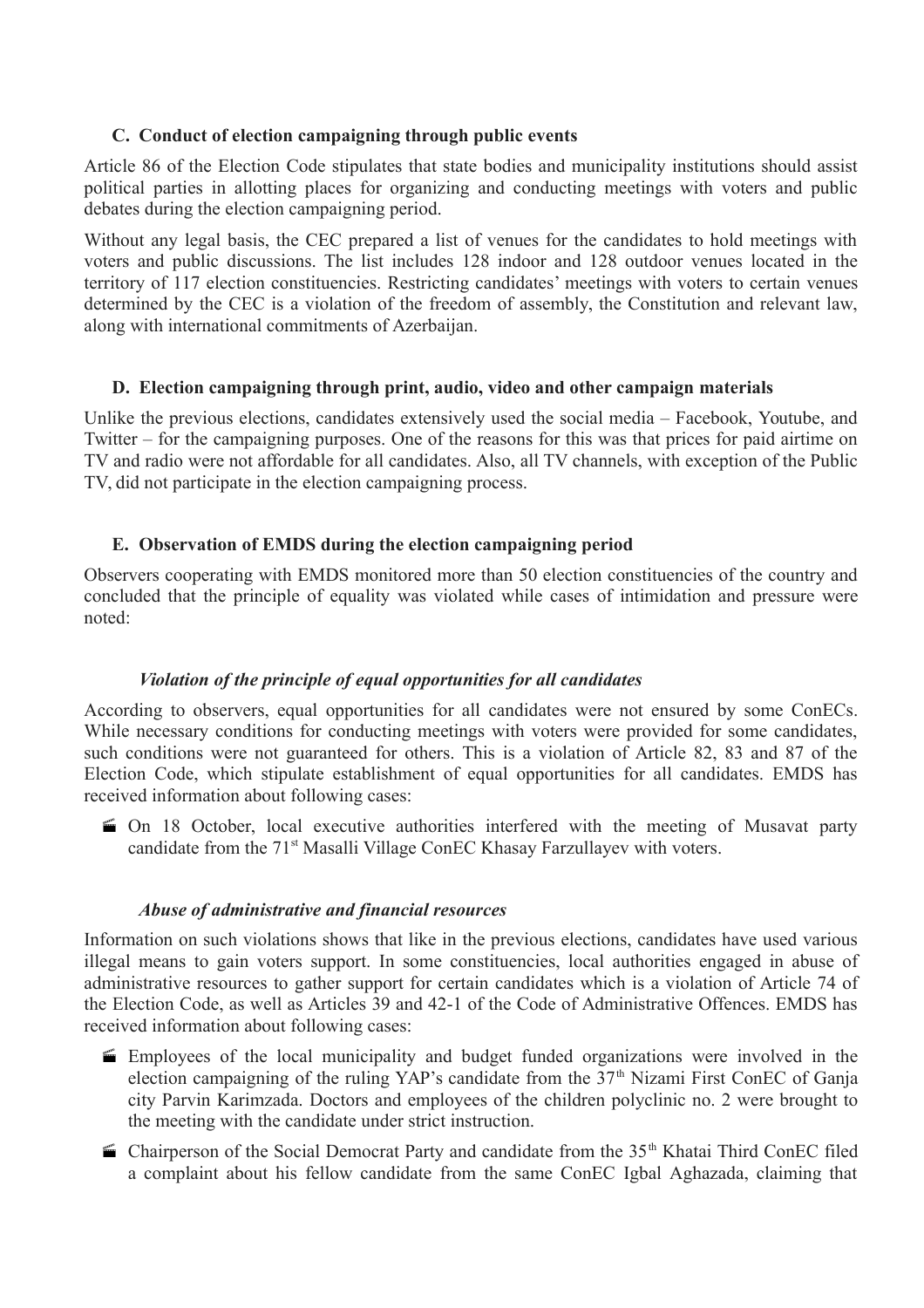Aghazada launched campaign before the official start date and repaired roads. The CEC reviewed the complaint on 5 October and subsequently issued an official warning to Aghazada.

- $\blacktriangleright$  Teachers working in the area of the 89<sup>th</sup> Goychay-Aghdash ConEC were brought to the local cultural club in Shahadat village in special busses during the school hours to participate in the meeting with ruling party's candidate Elman Nasirov.
- $\blacktriangleright$  Voters of 60<sup>th</sup> Salyan-Neftchala ConEC were forced to attend the meeting with pro-government Motherland party's candidate Fazail Aghamali by local authorities. Similar incident took place at the 59th ConEC where local authorities used administrative resources to gather voters for a meeting with pro-governmental self-nominated candidate Aliagha Huseynov.
- Employees of the budget funded organizations were assembled for a meeting with the ruling party's candidate from the 61<sup>st</sup> Neftchala ConEC Arif Rahimzada.

#### *Pressures and Intimidations*

Cases of pressures against election participants, particularly against candidates were observed during the election campaigning process. Such cases took place during meetings of candidates with voters and posting the campaigning materials of candidates. This is a violation of Article 55 of the Election Code. EMDS has received information about following cases:

- Election campaign office of the candidate from the  $34<sup>th</sup>$  Khatai Second ConEC and well-known public figure Ali Aghayev was purged by unknown persons and destroyed.
- $\blacktriangleright$  An independent candidate from the 89<sup>th</sup> Goychay-Aghdash ConEC Vidadi Isgandarov was taken to the custody by local police and kept for two hours without grounds.
- Supporters of Umid party's candidate from the  $81<sup>st</sup>$  Beylagan ConEC Anar Isayev were harassed by local police.
- An independent candidate from the  $54<sup>th</sup>$  Shabran-Siyazan ConEC Elza Seyidcahan and her supporters faced pressure and harassment. According to the candidate, incumbent candidate Tahir Suleymanov and another candidate Etibar Heydarov were behind the intimidation.

#### *Destruction of campaign materials*

Observers cooperating with EMDS noted cases where campaign materials of candidates posted on information boards, roadside, personal properties and other places were destroyed. Following are examples of such observation:

- Posters of ReAL's candidate from the  $23<sup>rd</sup>$  Nasimi-Sabail ConEC Azer Gasimli in front of the PECs no. 16, 22, 20 and 28 were destroyed.
- Posters advertising independent candidate Jalal Aliyev and Musavat party candidate Saday Farajov were destroyed by employees of local executive authorities in the territory of the  $61<sup>st</sup>$ Neftchala ConEC.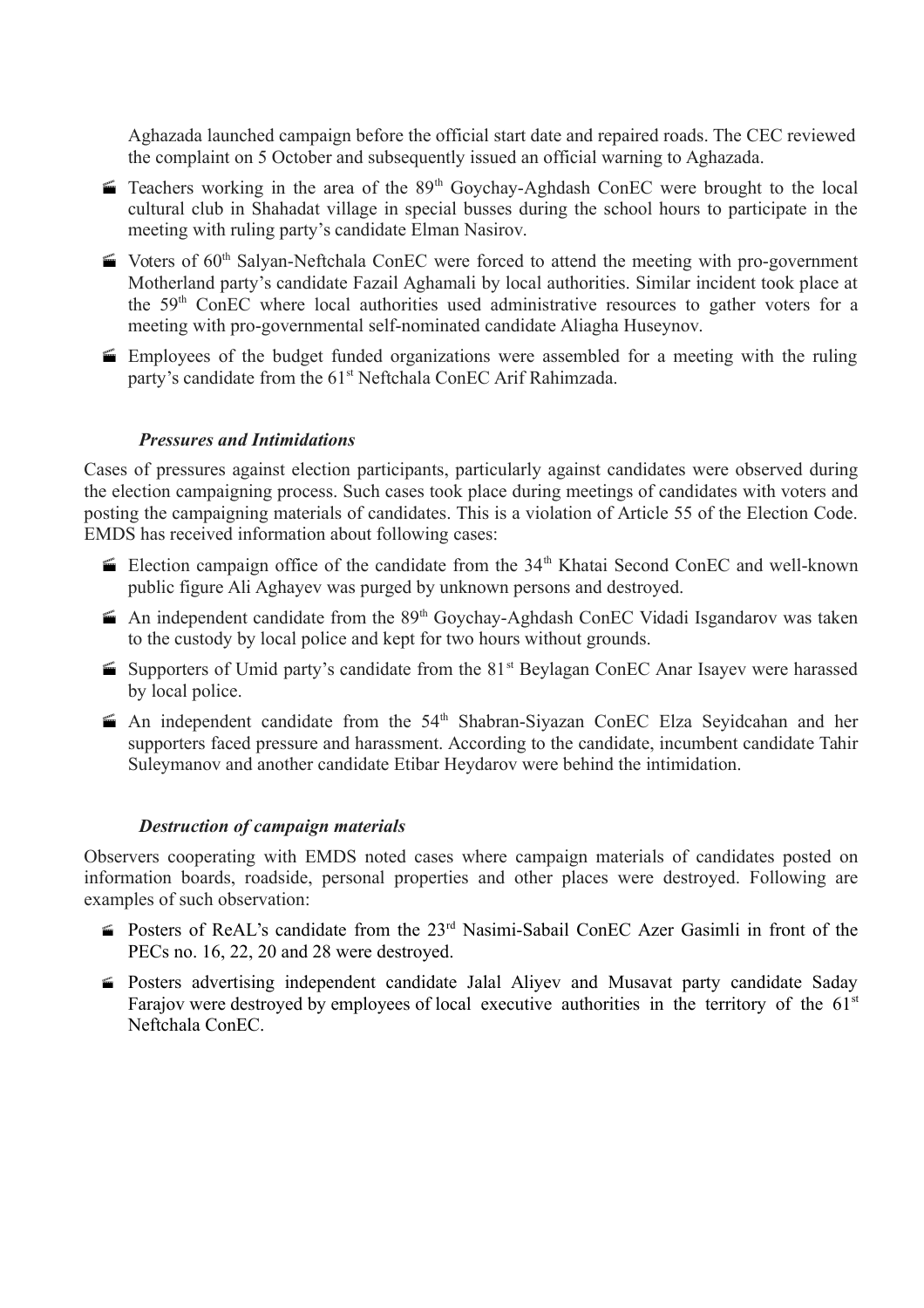## **V. OPERATION OF ELECTION COMMISSIONS**

The CEC carried out series of actions for preparing for the Election Day. On 9 October, the CEC approved the list of indoor and outdoor venues in all election constituencies where registered candidates can organize meeting with their voters. It also announced the list of media outlets accredited for participation in paid election campaign, which included 3 TVs, 19 newspapers and 23 news agencies.

The CEC has installed web-cameras in more than 1000 polling stations which will allow real-time online observation on the Election Day. Overall, 605 domestic election observers were accredited at the CEC to observe elections across country, while the ConECs registered over 55,000 observers who will be able to observe elections within territories of ConECs. 426 international observers representing 33 international institutions were registered at the CEC.

Some ConECs violated the requirements of the law during the registration process of observers. Observers of some opposition and independent candidates faced difficulties in registration. For example, none of observers of independent candidate from 61<sup>st</sup> Neftchala ConEC Jalal Aliyev were able to get accreditation at the ConEC.

Although, the CEC and ConEC conducted their meetings in line with requirements of legislation, meetings of PECs were not carried out consistently, while representatives of candidates were not properly informed in advance about the meetings.

Following irregularities were noted with regards to attendance of PECs.

- On 17 October, PECs no. 8, 39 and 43 of the 101<sup>st</sup> Goygol-Dashkasan ConEC after 2:00 PM.
- **•** PECs of the  $60<sup>th</sup>$  Salyan-Neftchala and  $81<sup>st</sup>$  Beylagan ConECs did not operate during the second half of day.

# **VI. VOTER LISTS**

In accordance with the Election Code, permanent Voter Lists for a precinct should be approved by the relevant Precinct Election Commission each year by 30. A voter may be included in the Voter List of the relevant precinct if he or she resides at least 6 months of past 12 months within the area of precinct.

PECs should submit the voter lists for public display and for verification or update by the voters at least 35 days prior to the Election Day, and create the necessary conditions for such display and verification.

Findings of monitoring pointed out that shortages related to the voter lists recorded in precincts in the previous elections remain not addressed. Election commissions failed to dully verify voters' lists and to display the updated lists for public display within timeframe required by the law.

Monitoring also noted lack of interest and engagement from voters with regards to verifying their names on lists. This can be explained by overall lack of public trust in elections or by the fact that any citizen can request to add their name on the additional voter list on the Election Day by the Precinct Election Commission by simply showing an identification document.

# **VII. DOMESTIC AND INTERNATIONAL OBSERVATION**

Due to restrictions imposed on civil society and NGOs, there will not be a large-scale domestic election observation on the Election Day. 1 November 2015 Parliamentary Elections will be the first major elections in the last 10 years, which will not be observed by domestic observers on the Election Day. Following the election period started, EMDS board member and Ganja regional representative Asaf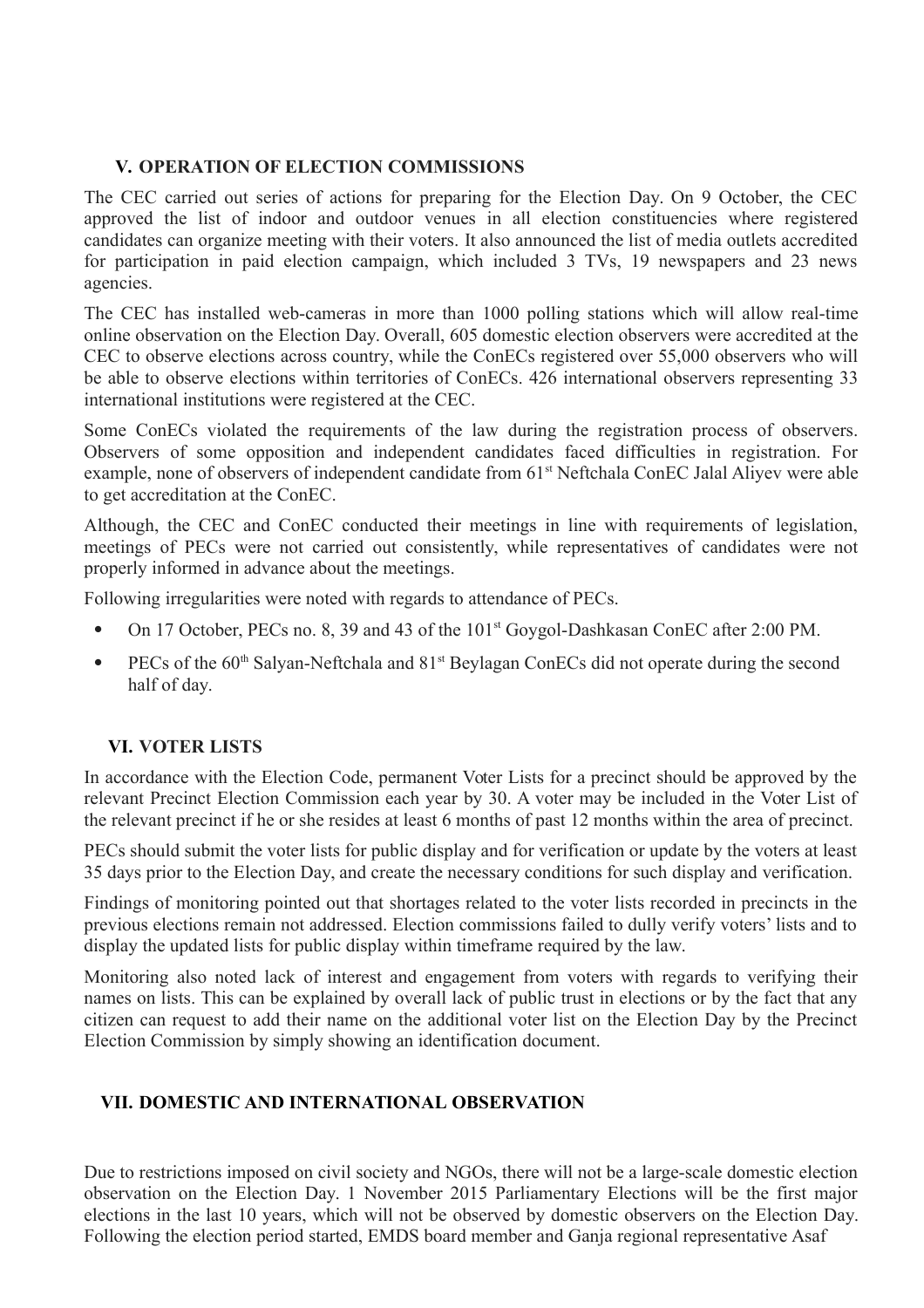Ahmadov was intimidated by police and local executive authorities. He was told to leave the country and come back after the election after he was seen to visit some polling stations.

Government controlled organizations will carry out observation and exit-polls on the Election Day. None of these organizations released information about sources of their funding which raises serious questions about their impartiality.

Some pro-governmental international observers are also expected to observe the Election Day. Following the cancellation of the OSCE/ODIHR mission, it appears that the authorities attempt to involve observers from international observers which demonstrated pro-governmental position in the previous elections.

Domestic election observation organizations – EMDS and Institute for Democratic Initiatives along with Nida Movement refused to meet with the election observation mission of the PACE. Organizations stated that the PACE mission's previous biased statement about the upcoming elections casts serious doubts about the mission's impartiality. The NGOs are concerned that the PACE will produce progovernment report and will disregard the violations observed during the process. Needs Assessment Mission of the PACE visited Baku on 22 September and assessed the electoral process positively after meeting with political parties, NGOs and journalists, who claimed the otherwise.

#### **VIII. BOYCOTT OF ELECTION BY OPPOSITION**

The elections were boycotted by main opposition forces – Popular Front party and Musavat party. Popular Front party together with the National Council of Democratic Forces announced its decision to boycott the elections in early September due to lack of democratic conditions necessary for free and fair elections. On 27 October, Nida youth movement also released its decision to withdraw from the race. On the same day, ReAL movement said its statement that it would not recognize the results of the elections. The movement urged the government to release all political prisoners, to create necessary political conditions for competitive elections, and to make changes to the legislation guaranteeing free air time to all candidates. ReAL demanded the authorities to conduct new elections in 2016.

On 28 October, Musavat party announced its decision to pull out of the race just 4 days prior to the Election Day. The party stated that gross violations recorded during the election period before the Election Day motivated the party leadership to boycott the elections.